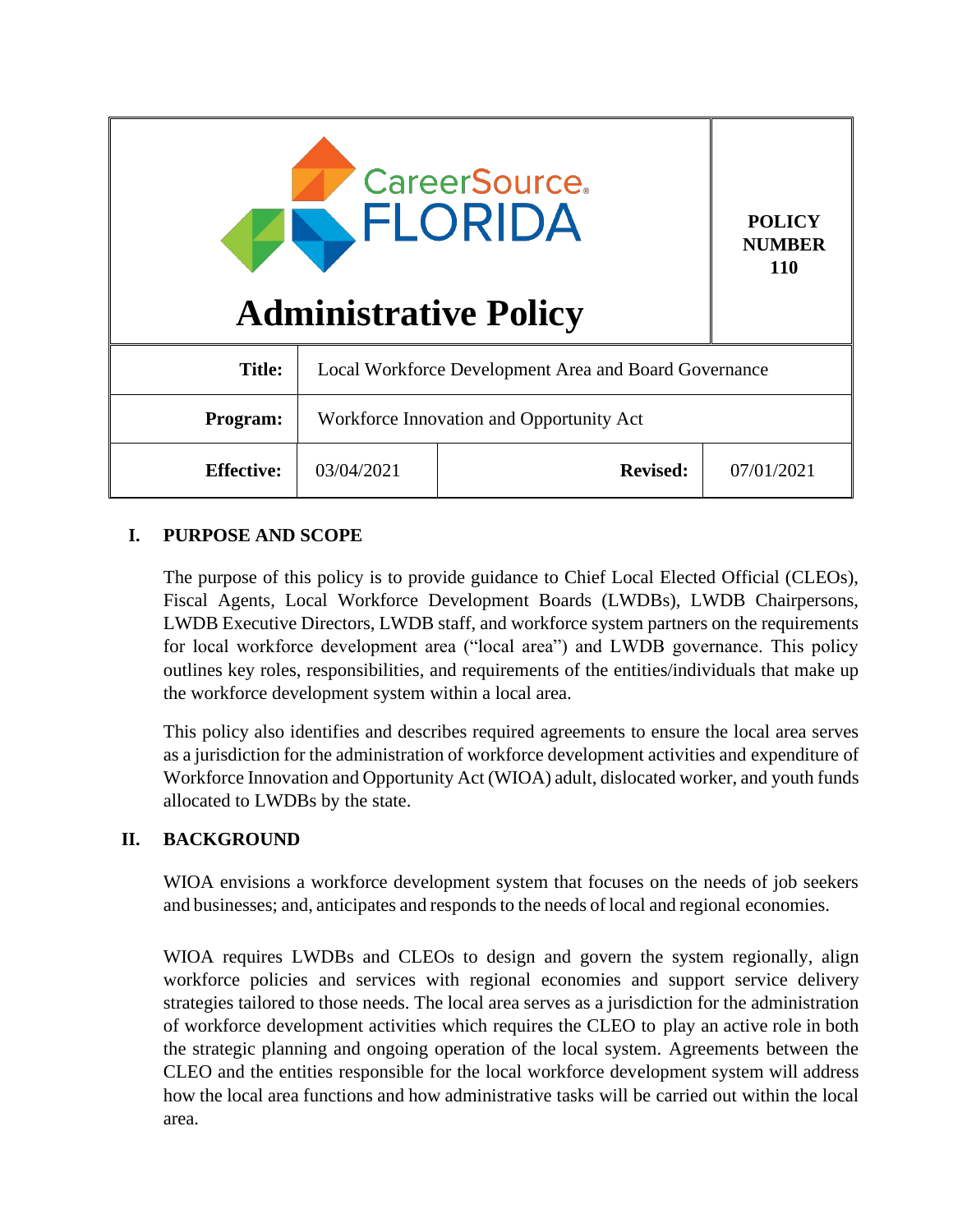### **III. AUTHORITY**

[Public Law 113-128, Workforce Innovation and Opportunity Act,](https://www.govinfo.gov/content/pkg/PLAW-113publ128/pdf/PLAW-113publ128.pdf) Sections 106 and 107

[20 Code of Federal Regulations 679.310](https://www.ecfr.gov/cgi-bin/text-idx?SID=347ab3bd845bf353074eecfa6d30ea77&mc=true&node=pt20.4.679&rgn=div5&se20.4.679_1310#se20.4.679_1310)

[20 Code of Federal Regulations 679.320](https://www.ecfr.gov/cgi-bin/text-idx?SID=347ab3bd845bf353074eecfa6d30ea77&mc=true&node=pt20.4.679&rgn=div5&se20.4.679_1310#se20.4.679_1320)

[20 Code of Federal Regulations 679.370](https://www.ecfr.gov/cgi-bin/text-idx?node=pt20.4.679&rgn=div5#se20.4.679_1370)

[Sections 445.004 and 445.007](http://www.leg.state.fl.us/statutes/index.cfm?App_mode=Display_Statute&URL=0400-0499/0445/0445ContentsIndex.html&StatuteYear=2020&Title=%2D%3E2020%2D%3EChapter%20445) F.S.

[Chapter 119, F. S.](http://www.leg.state.fl.us/statutes/index.cfm?App_mode=Display_Statute&URL=0100-0199/0119/0119ContentsIndex.html&StatuteYear=2020&Title=%2D%3E2020%2D%3EChapter%20119)

[Chapter 286, F.S.](http://www.leg.state.fl.us/statutes/index.cfm?App_mode=Display_Statute&URL=0200-0299/0286/0286ContentsIndex.html&StatuteYear=2020&Title=%2D%3E2020%2D%3EChapter%20286)

[CSF Strategic Policy 2020.02.20.A.1 –](https://careersourceflorida.com/wp-content/uploads/2020/03/Board-Governance-and-Leadership-Policy.pdf) Board Governance and Leadership

[CSF Strategic Policy 2018.09.26.A.1 –](https://careersourceflorida.com/wp-content/uploads/2018/09/09_CSF-Ethics-and-Transparency-Policy-FINAL.pdf) Ethics and Transparency Policy

# **IV. POLICIES AND PROCEDURES**

### **A. Roles and Responsibilities**

### **1. Chief Local Elected Official (CLEO)**

Pursuant to WIOA sec. 3(9), the CLEO is the chief elected executive officer of a unit of general local government in a local area and, in a case in which a local area includes more than one unit of general local government, the representative(s) under the agreement (interlocal, consortium, and other agreements as described in **Section IV.E.1.** of this policy) that specifies the respective roles.

The CLEOs responsibilities include:

- a) Requesting local area designation (as prescribed in [Administrative Policy](http://www.floridajobs.org/docs/default-source/lwdb-resources/policy-and-guidance/guidance-papers/2017-guidance-papers/localareadesignatn-ap94.pdf?sfvrsn=2e3770b0_4) [94](http://www.floridajobs.org/docs/default-source/lwdb-resources/policy-and-guidance/guidance-papers/2017-guidance-papers/localareadesignatn-ap94.pdf?sfvrsn=2e3770b0_4)  – [Local Workforce Development Area](http://www.floridajobs.org/docs/default-source/lwdb-resources/policy-and-guidance/guidance-papers/2017-guidance-papers/localareadesignatn-ap94.pdf?sfvrsn=2e3770b0_4) Designation);
- b) Appointing members to the LWDB;
- c) Requesting LWDB certification (as prescribed in [Administrative](http://floridajobs.org/docs/default-source/lwdb-resources/policy-and-guidance/guidance-papers/2021-guidance-papers/adminpolicy091_wioa-lwdb-composition-and-certification---final-01072021.pdf?sfvrsn=adb94db0_2) Policy 091[–](http://floridajobs.org/docs/default-source/lwdb-resources/policy-and-guidance/guidance-papers/2021-guidance-papers/adminpolicy091_wioa-lwdb-composition-and-certification---final-01072021.pdf?sfvrsn=adb94db0_2) [Local Workforce Development Board Composition and Certification\)](http://floridajobs.org/docs/default-source/lwdb-resources/policy-and-guidance/guidance-papers/2021-guidance-papers/adminpolicy091_wioa-lwdb-composition-and-certification---final-01072021.pdf?sfvrsn=adb94db0_2);
- d) In coordination with the local board, establishing bylaws;
- e) Designating a fiscal agent (if not serving as grant recipient);
- f) Remaining liable for any misuse of WIOA grant funds by the local area;
- g) In coordination with the local board and/or staff to the board, negotiating and reaching agreement on LWDB local performance measures with the state;
- h) Negotiating with the LWDB and required partners to maintain the workforce delivery system through the Memorandum of Understanding (as prescribed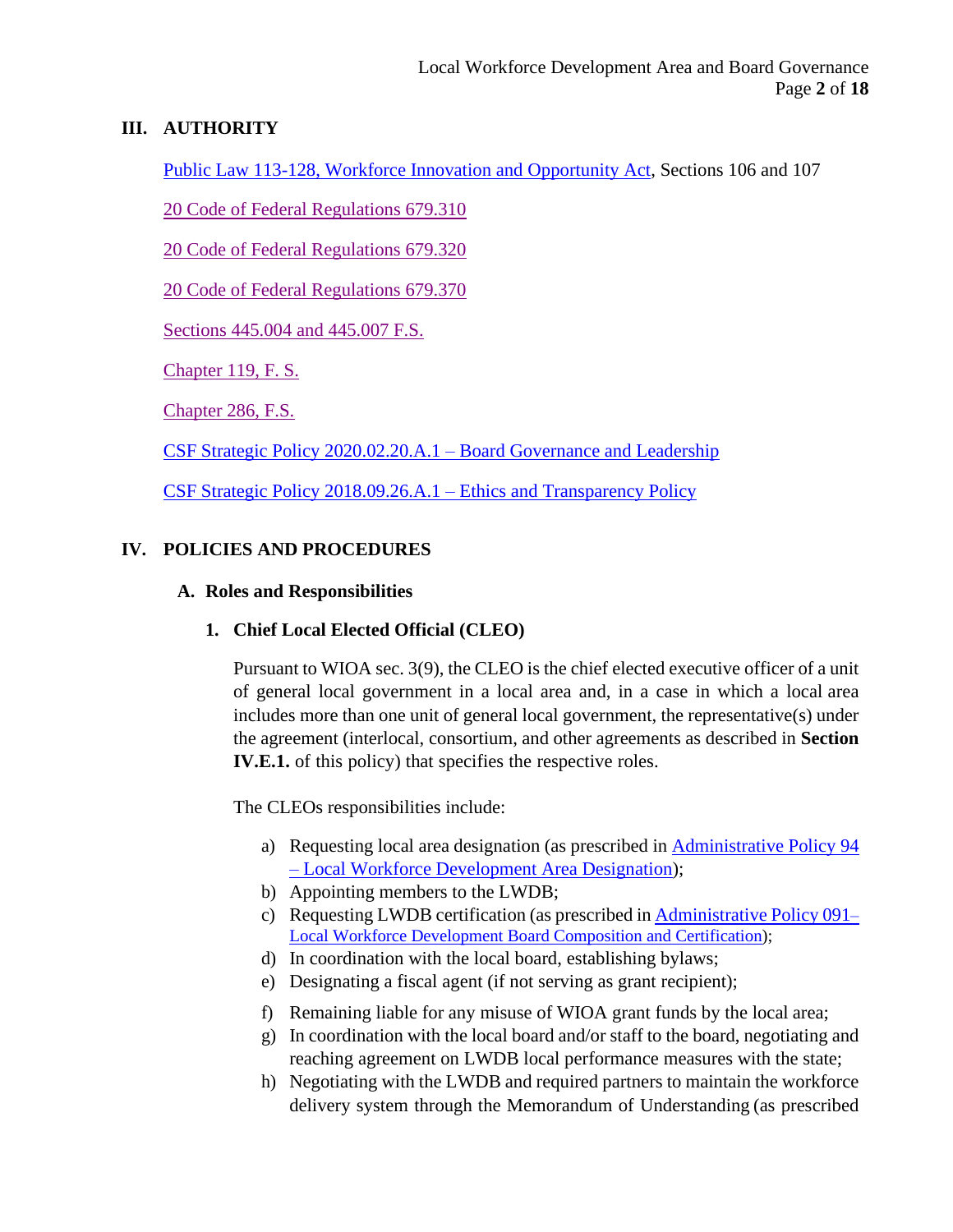in [Administrative Policy 106 -](http://floridajobs.org/docs/default-source/lwdb-resources/policy-and-guidance/guidance-papers/2020-guidance-papers/adminpolicy106_mous-and-ifas---final.pdf?sfvrsn=c88743b0_2) Memorandums of Understanding [and](http://floridajobs.org/docs/default-source/lwdb-resources/policy-and-guidance/guidance-papers/2020-guidance-papers/adminpolicy106_mous-and-ifas---final.pdf?sfvrsn=c88743b0_2)  [Infrastructure Funding Agreements\)](http://floridajobs.org/docs/default-source/lwdb-resources/policy-and-guidance/guidance-papers/2020-guidance-papers/adminpolicy106_mous-and-ifas---final.pdf?sfvrsn=c88743b0_2); and

i) Partnering with the LWDB and planning region, if appropriate, to develop and submit the WIOA local plan and regional plan.

The CLEO may delegate the listed administrative functions except:

- a) Appointment of members to the LWDB.
- b) Designation of a fiscal agent (designation of a fiscal agent does not relieve the CLEO or Governor of liability for misuse of grant funds  $-20$  CFR [679.420\)](https://www.ecfr.gov/cgi-bin/text-idx?node=pt20.4.679&rgn=div5#se20.4.679_1420).

The CLEO may remove a member of the LWDB, the executive director of the LWDB, or the designated person responsible for the operational and administrative function of the LWDB for cause.<sup>1</sup>

### **2. Fiscal Agent**

The fiscal agent is the entity designated by the CLEO to perform accounting and funds management on behalf of the CLEO. The duties of the fiscal agent may include but are not limited to:

- a) Receiving funds;
- b) Ensuring sustained fiscal integrity and accountability for expenditures of funds in accordance with Office of Management and Budget (OMB) circulars, WIOA, corresponding federal regulations, state law, and state policies;
- c) Responding to audit financial findings;
- d) Maintaining proper accounting records and documentation;
- e) Preparing financial reports; and,
- f) Providing technical assistance to sub-recipients regarding fiscal issues.

Although the appropriate role of the fiscal agent should be limited to accounting and funds management functions rather than policy or service delivery, there may be circumstances in which the fiscal agent may be the LWDB, the procured one- stop operator or the workforce services provider and/or youth service provider.

At the direction of the LWDB, the fiscal agent may have the following additional functions:

- a) Procure contracts or obtain written agreements;
- b) Conduct financial monitoring of service providers; and

 $1$  Section 445.007(2)(c)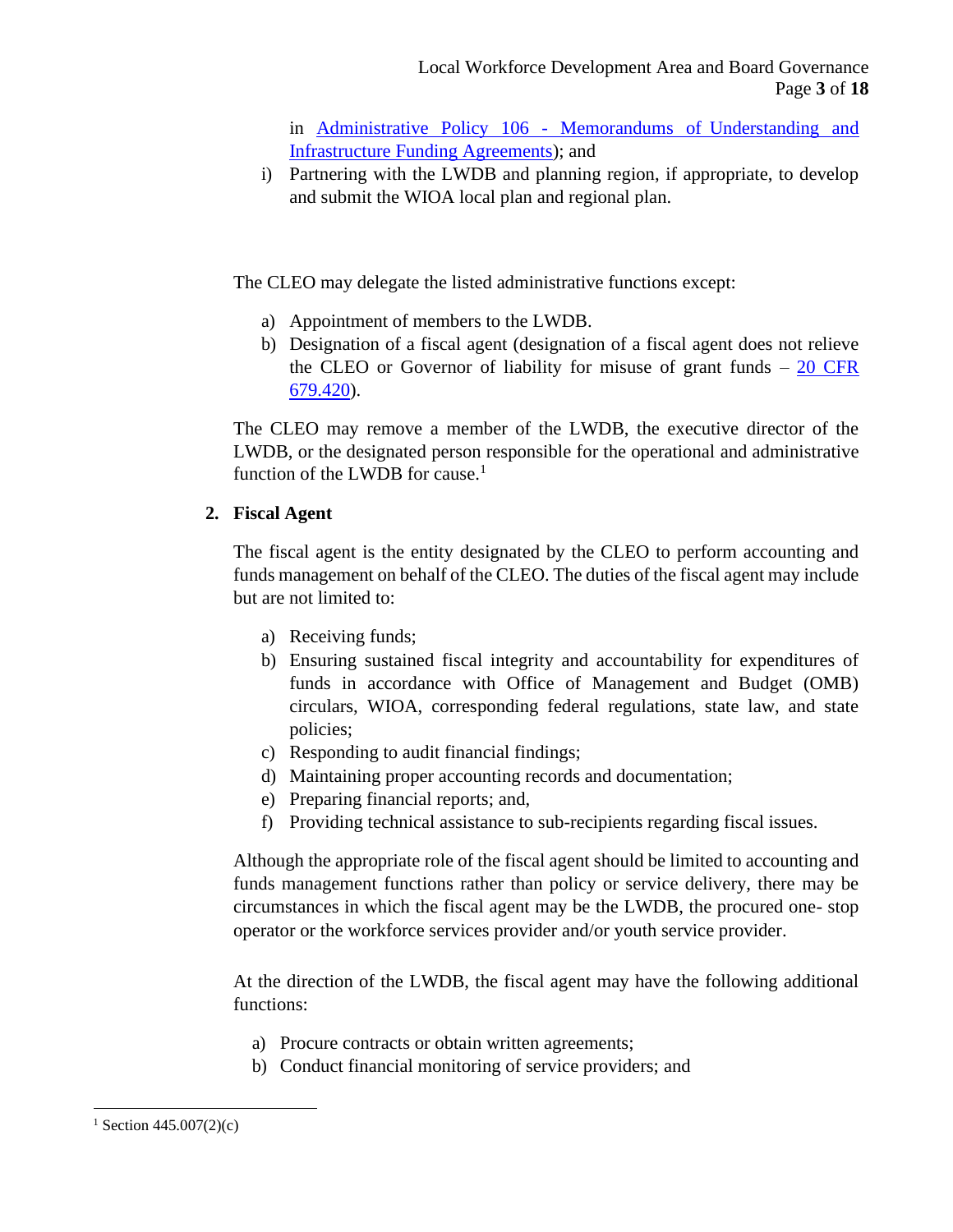c) Ensure an independent audit is conducted of all employment and training programs.

#### **3. Local Workforce Development Board**

The LWDB is appointed by the CLEO in each local area in accordance with state criteria established under WIOA sec. 107(b) and certified by the Governor every two years in accordance with WIOA sec.  $107(c)(2)$ . The state's criteria for LWDB certification is found in [Administrative Policy 091 –](http://floridajobs.org/docs/default-source/lwdb-resources/policy-and-guidance/guidance-papers/2021-guidance-papers/adminpolicy091_wioa-lwdb-composition-and-certification---final-01072021.pdf?sfvrsn=adb94db0_2) Local Workforce [Development](http://floridajobs.org/docs/default-source/lwdb-resources/policy-and-guidance/guidance-papers/2021-guidance-papers/adminpolicy091_wioa-lwdb-composition-and-certification---final-01072021.pdf?sfvrsn=adb94db0_2)  [Board Composition and Certification.](http://floridajobs.org/docs/default-source/lwdb-resources/policy-and-guidance/guidance-papers/2021-guidance-papers/adminpolicy091_wioa-lwdb-composition-and-certification---final-01072021.pdf?sfvrsn=adb94db0_2)

The LWDB provides strategic and operational oversight, assists in achievement of the state's strategic and operational vision and goals, and maximizes and continues to improve quality of services, customer satisfaction, and effectiveness of services provided. LWDB responsibilities include, but are not limited to:

- a) Developing and submitting local and, if applicable, regional plans;
- b) Conducting workforce research and regional labor market analysis;
- c) Convening local workforce development system stakeholders to assist in the development of the local plan and identify expertise and resources to leverage support for workforce development activities;
- d) Leading efforts to engage a diverse range of employers and other entities in the region;
- e) Leading efforts to develop and implement career pathways;
- f) Leading efforts in the local area to identify and promote proven and promising strategies and initiatives for meeting the needs of employers, workers, and jobseekers;
- g) Conducting oversight of the WIOA adult, dislocated worker and youth programs and the entire workforce delivery system, ensure the appropriate use and management of WIOA funds and ensure the appropriate use, management and investment of funds to maximize performance outcomes;
- h) Negotiating and reaching agreement on local performance measures with the CLEO and the state;
- i) In partnership with the CLEO, establishing bylaws and codes of conduct for LWDB members, LWDB executive director and staff to the LWDB; and,
- j) Establishing additional monitoring and reporting requirements if one entity fulfills multiple functions to ensure the entity is compliant with WIOA, final rules and regulations, OMB circulars, and the state's conflict of interest policy.

A full list of LWDB functions can be found in WIOA sec. 107(d) and [20](https://www.ecfr.gov/cgi-bin/text-idx?node=pt20.4.679&rgn=div5#se20.4.679_1370)  [CFR 679.320.](https://www.ecfr.gov/cgi-bin/text-idx?node=pt20.4.679&rgn=div5#se20.4.679_1370)

#### **4. Local Workforce Development Board Chairperson**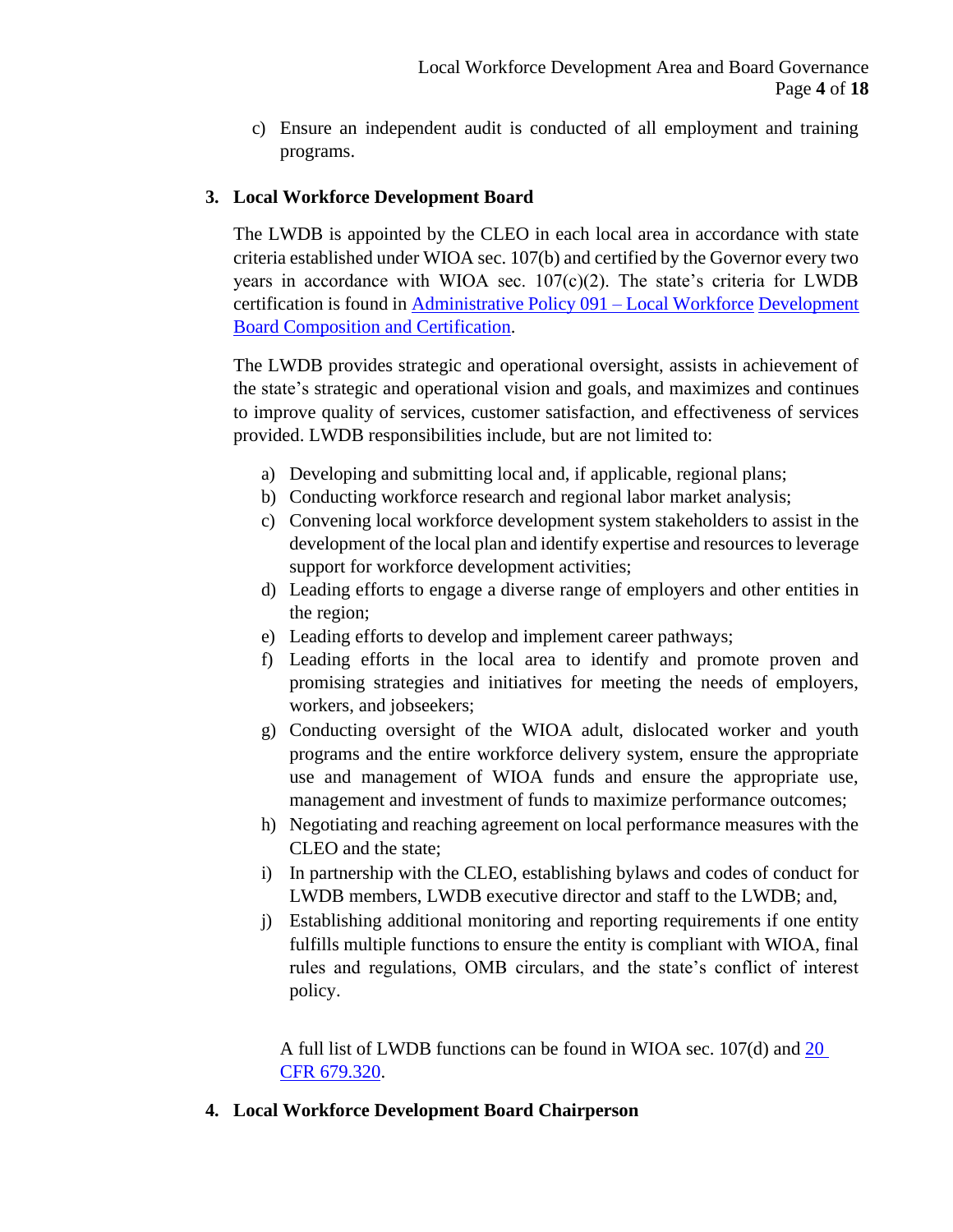The LWDB chairperson is elected by the members of the LWDB and must be one of the business representatives on the board. The LWDB chairperson shall serve a term of no more than two years and may not serve more than two terms as chair. At a minimum, the state will review the LWDB chairperson's term requirements during the LWDB's certification process as described in [Administrative](http://floridajobs.org/docs/default-source/lwdb-resources/policy-and-guidance/guidance-papers/2021-guidance-papers/ap091_lwdb-compcertificn---final-07012021.pdf?sfvrsn=b2004eb0_2) Policy 091 – Local [Workforce Development Board Composition and Certification.](http://floridajobs.org/docs/default-source/lwdb-resources/policy-and-guidance/guidance-papers/2021-guidance-papers/ap091_lwdb-compcertificn---final-07012021.pdf?sfvrsn=b2004eb0_2) The Department of Economic Opportunity (DEO) will review each LWDB's composition during its annual programmatic monitoring, which may include a review of the LWDB chairperson's term(s).

The LWDB chairperson's duties may include but are not limited to:

- a) Leading the board to develop a guiding vision that aligns with the state's priorities;
- b) Acting as the lead strategic convener to promote and broker effective relationships between CLEOs and economic development, education, and workforce partners in the local area;
- c) Leading an executive committee to guide the work of the board, and ensure that committees or task forces have necessary leadership and membership to perform the work of the board; and
- d) Leading the agenda setting process for the year and guide meetings to ensure both tactical and strategic work is completed in all meetings.

### **5. Local Workforce Development Board Executive Director**

The LWDB may hire a qualified executive director and staff to assist in ensuring the functions of the local board are achieved. The LWDB must ensure the individual or entity designated as the executive director has the requisite knowledge, skills, and abilities to meet identified benchmarks and to assist in effectively and ethically carrying out the functions of the LWDB which may include, but is not limited to:

- a) Coordinating with the CLEOs regarding the identification and nomination of members to the LWDB and ensuring membership is compliant with WIOA and Florida Statutes;
- b) Organizing board meetings and ensuring meetings are held according to the LWDB's bylaws and Florida's sunshine laws;
- c) Developing and submitting the local and regional workforce development plan;
- d) Conducting oversight of the WIOA adult, dislocated worker, youth programs and the entire one-stop delivery system, including development of policies and monitoring the administration of the programs;
- e) Negotiating and reaching agreement on local performance measures;
- f) Negotiating with CLEO and required partners for the Memorandum of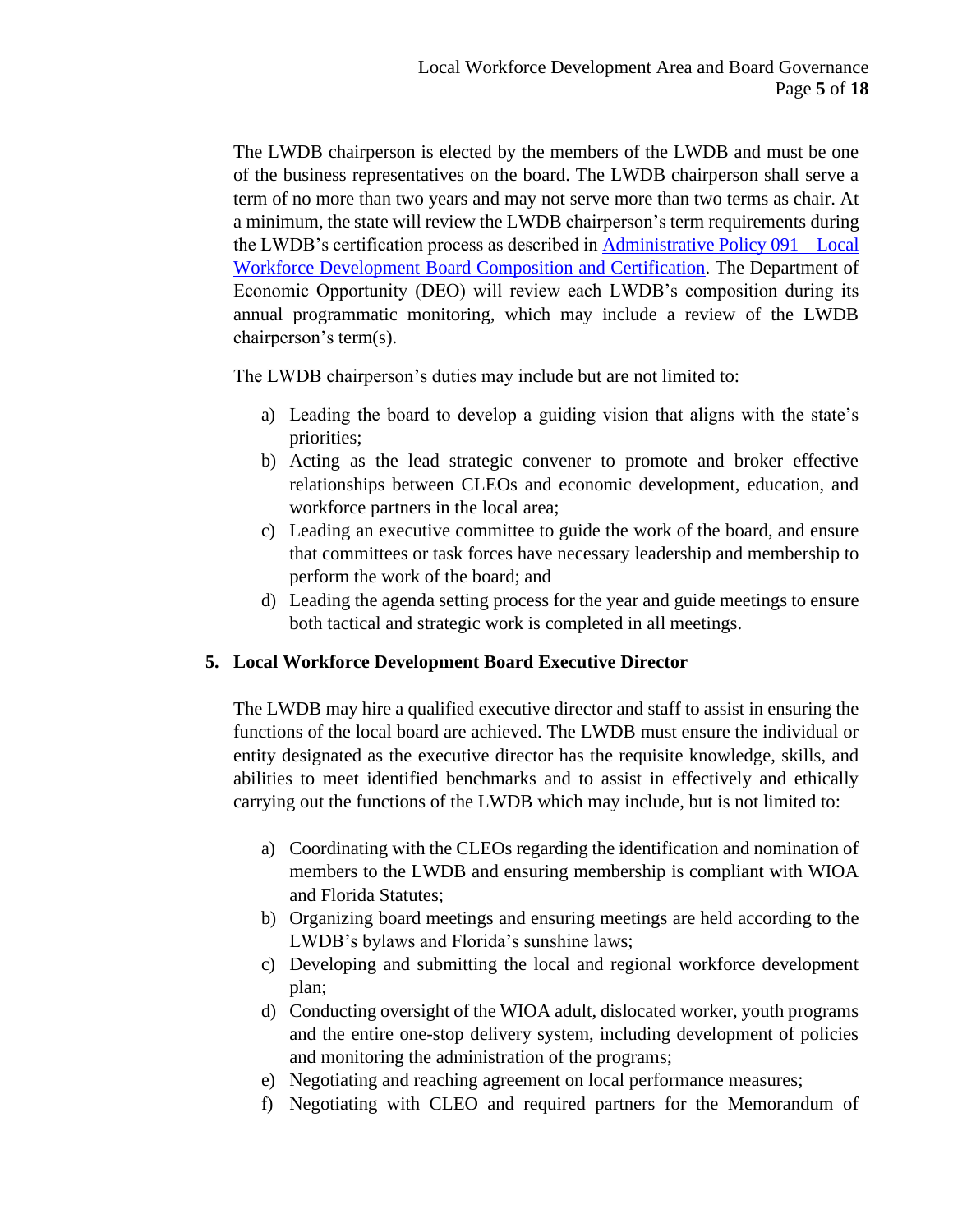Understanding (as prescribed in [Administrative Policy 106 -](http://floridajobs.org/docs/default-source/lwdb-resources/policy-and-guidance/guidance-papers/2020-guidance-papers/adminpolicy106_mous-and-ifas---final.pdf?sfvrsn=c88743b0_2) [Memorandums](http://floridajobs.org/docs/default-source/lwdb-resources/policy-and-guidance/guidance-papers/2020-guidance-papers/adminpolicy106_mous-and-ifas---final.pdf?sfvrsn=c88743b0_2)  [of Understanding and Infrastructure Funding Agreements\)](http://floridajobs.org/docs/default-source/lwdb-resources/policy-and-guidance/guidance-papers/2020-guidance-papers/adminpolicy106_mous-and-ifas---final.pdf?sfvrsn=c88743b0_2);

- g) In compliance with local board procurement policy, provide oversight of the competitive procurement process for procuring or awarding contracts for providers of youth program services, providers of workforce services (if applicable), and the one-stop operator as required in paragraph (I) of 20 CFR 679.370;
- h) Developing a budget for activities of the LWDBs; and
- i) Certifying the one-stop career centers. One-stop certification requirements may be found in [Administrative Policy 93 –](http://www.floridajobs.org/docs/default-source/2017-guidance-papers/oscc_certification-ap93.pdf?sfvrsn=4) One-Stop Career Cente[r](http://www.floridajobs.org/docs/default-source/2017-guidance-papers/oscc_certification-ap93.pdf?sfvrsn=4) [Certification Requirements.](http://www.floridajobs.org/docs/default-source/2017-guidance-papers/oscc_certification-ap93.pdf?sfvrsn=4)

### **B. One Entity Performing Multiple Functions**

WIOA establishes clear roles and responsibilities for each entity or organization involved in the workforce delivery system. The LWDB should make every effort to ensure that roles and duties of workforce delivery system entities are clearly delineated. This includes efforts to designate or procure the functions of the fiscal agent, staff to the LWDB, one-stop operator, direct provider of workforce services, and provider of youth program services.

One entity may perform multiple functions if appropriate firewalls and internal controls are in place. Local entities or organizations often function simultaneously in a variety of roles, including fiscal agent, board staff, one-stop operator,provider of career services, and provider of youth services. **See Section IV.B.3.** of this policy for agreement requirements for one entity (not LWDBs) performing multiple functions.

**See Section IV. C. 1.** for requirements for LWDBs serving multiple functions.

### **C. Local Workforce Development Boards as Direct Providers of Workforce Services**

Ideally, entities providing workforce services are procured through the LWDB, which is responsible for monitoring and overseeing the contracts, as well as services performed through the contract. The LWDB is designed to oversee the workforce delivery system and its services. Chapter 445.007(6), F.S. allows LWDBs to be designated as the onestop operator and direct provider of services (except training services), with the agreement of the CLEO and governor based on the criteria established by the state workforce development board.

LWDBs seeking to provide workforce services, except training services, will follow the requirements established in Administrative Policy 083 – [Direct Provider of Workforce](http://www.floridajobs.org/docs/default-source/lwdb-resources/policy-and-guidance/guidance-papers/2017-guidance-papers/adminpol083_wioa-dirsvcprovider.pdf?sfvrsn=351c4db0_2)  [Services.](http://www.floridajobs.org/docs/default-source/lwdb-resources/policy-and-guidance/guidance-papers/2017-guidance-papers/adminpol083_wioa-dirsvcprovider.pdf?sfvrsn=351c4db0_2)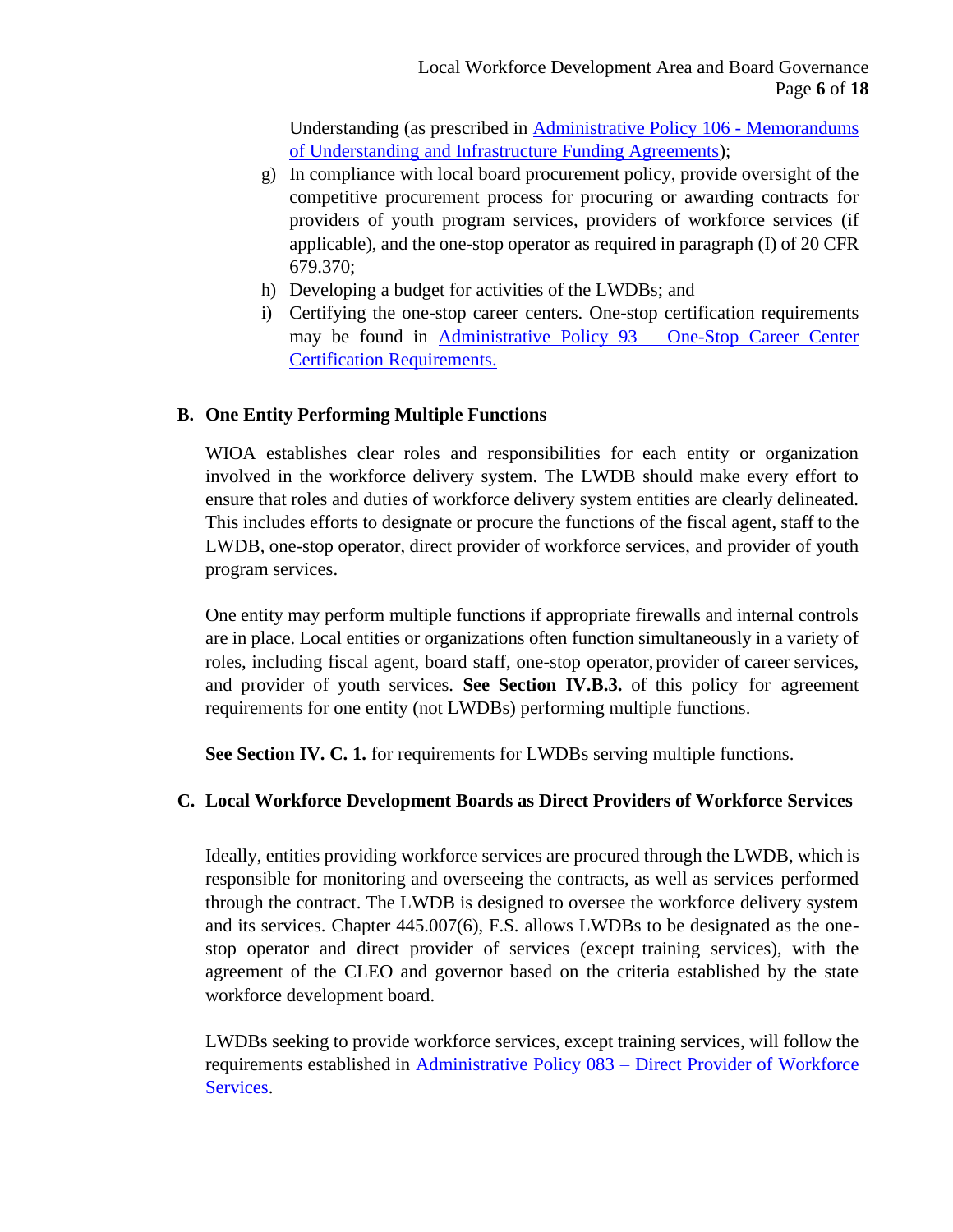Before a LWDB may be designated as the one-stop operator, LWDBs must still follow criteria established in [Administrative Policy 097 –](http://www.floridajobs.org/docs/default-source/lwdb-resources/policy-and-guidance/guidance-papers/2017-guidance-papers/adminpol097_onestopprocurement_final_9252017.pdf?sfvrsn=2acd72b0_6) One-Stop Operator [Procurement.](http://www.floridajobs.org/docs/default-source/lwdb-resources/policy-and-guidance/guidance-papers/2017-guidance-papers/adminpol097_onestopprocurement_final_9252017.pdf?sfvrsn=2acd72b0_6)

### **1. Local Workforce Development Boards Serving Multiple Functions**

LWDBs serving multiple functions must be able to demonstrate that roles, responsibilities and duties of each function are clearly defined and delineated in locally established processes and procedures that clearly detail:

- a) How functions are sufficiently separated;
- b) Descriptions of the steps the local area has taken to mitigate risks that could lead to impropriety;
- c) Firewalls (physical, technological, policies, etc.) created to ensure such risks are mitigated; and
- d) Oversight and monitoring procedures.

These processes and procedures must be included in the LWDB's WIOA Local Plan.

#### **D. Temporary Assumption of Duties for Procured and Contracted Services**

While LWDBs may provide workforce services and assume the role of one-stop operator, many LWDBs procure and contract with providers for these services. In certain critical circumstances, (e.g., sudden termination of contract or failed procurement), the local board may be faced with needing to temporarily assume the role(s) of one-stop operator, direct provider of workforce and/or youth program services. When this happens, LWDBs may request to temporarily assume the responsibilities that were being provided by a contracted vendor or services being sought when the procurement failed. Requests for boards to act as a one-stop operator and provider of workforce and/or youth program services on a time-limited basis must be approved by the CLEO and submitted to DEO. The request must include the duration for which the board will act as a one-stop operator and provider of services. DEO will make a recommendation to the state workforcedevelopment board.

#### **1. Sudden Termination of Contract**

If the circumstance arises that the LWDB or LWDB staff needs to temporarily serve in multiple roles due to sudden (unexpected) termination of a contract, a new competitive solicitation must be reissued timely. A new entity must assume the applicable role on or before the end of the temporary designation.

In the event of a sudden termination of contract, the LWDB must submit a formal request to serve in the capacity of the role in which the contract was terminated.

The LWDB will: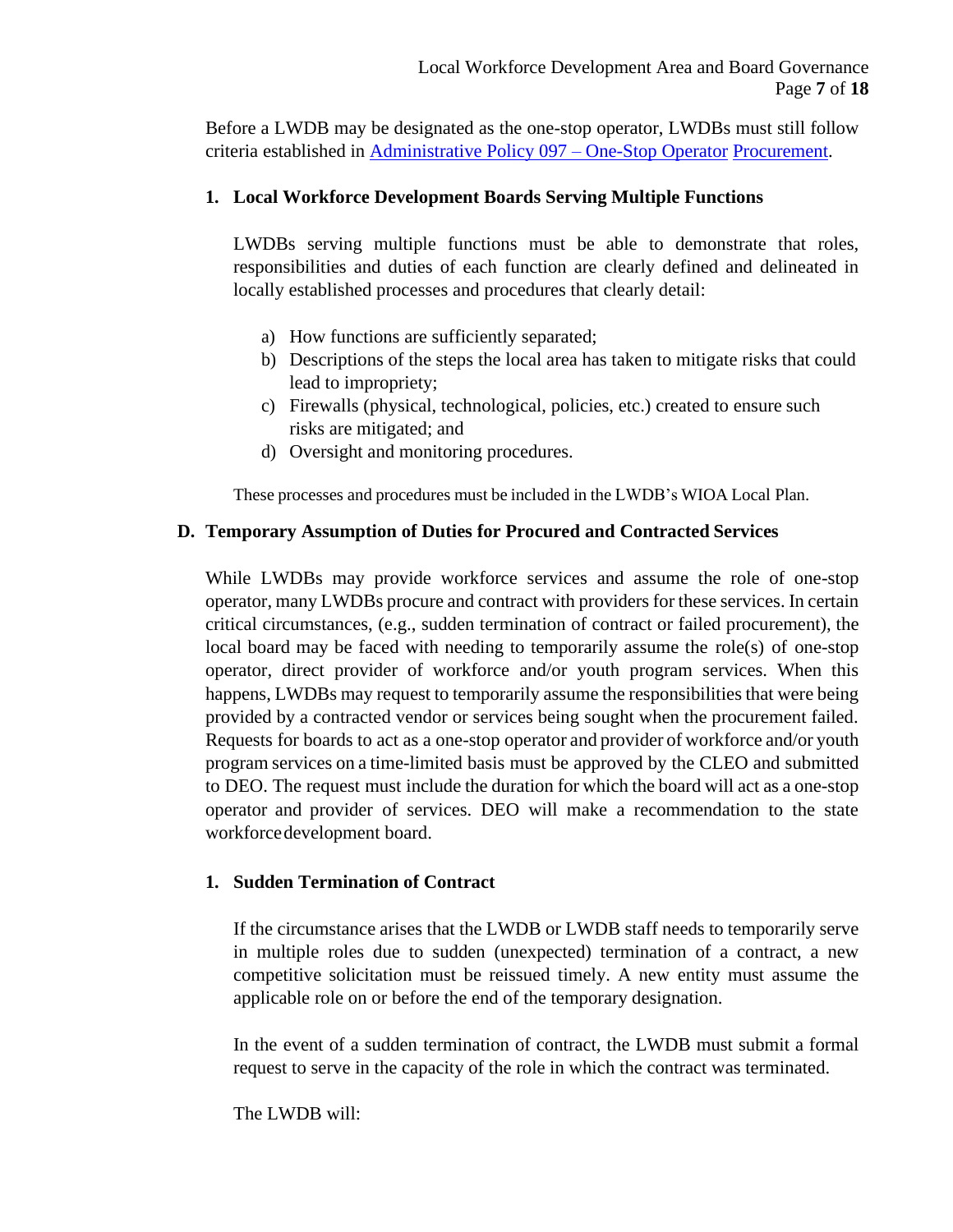- a) Submit a request to serve in the role in which the contract was terminated;
- b) Provide documentation of the original contract and the termination notification, which should include the reason for termination;
- c) Provide an explanation and an organizational chart showing who will be responsible for assuming the role(s) temporarily. The explanation and organizational chart must clearly illustrate how the following will be enforced to minimize potential risks associated with the temporary designation.
	- 1. Separation of duties; (including but not limited to the temporary removal of duties from certain areas/individuals to allow assumption of the temporary role);
	- 2. Firewalls; (including but not limited to restriction from access to any information that may lead to impropriety); and
	- 3. Conflict of interest requirements.
- d) The length of time in which the LWDB seeks to temporarily serve in the role in which the contract was terminated, not to exceed one year from the date of request.

LWDBs will submit formal requests for temporary designation to CareerSource Florida and DEO via email at [LWDBGovernance@deo.myflorida.com.](mailto:LWDBGovernance@deo.myflorida.com)

#### **2. Failed Procurement**

- a) If the circumstance arises that the LWDB or LWDB staff needs to serve in multiple roles due to failed procurement, the LWDB will: Submit, in writing, the request to serve in the role sought through the failed procurement and provide the following:
	- 1. A copy of the competitive solicitation;
	- 2. Proof of the announcement medium used (e.g., newspaper, social media, website, email notification to potential bidders), including documentation showing how long the announcement was posted; and
	- 3. The length of time the LWDB seeks to temporarily serve in the role.
- b) An explanation and an organizational chart showing who will temporarily be responsible for assuming the role(s). The explanation and organizational chart will clearly illustrate how the following will be enforced to minimize potential risks associated with the temporary designation.
	- 1. Separation of duties; (including but not limited to the temporary removal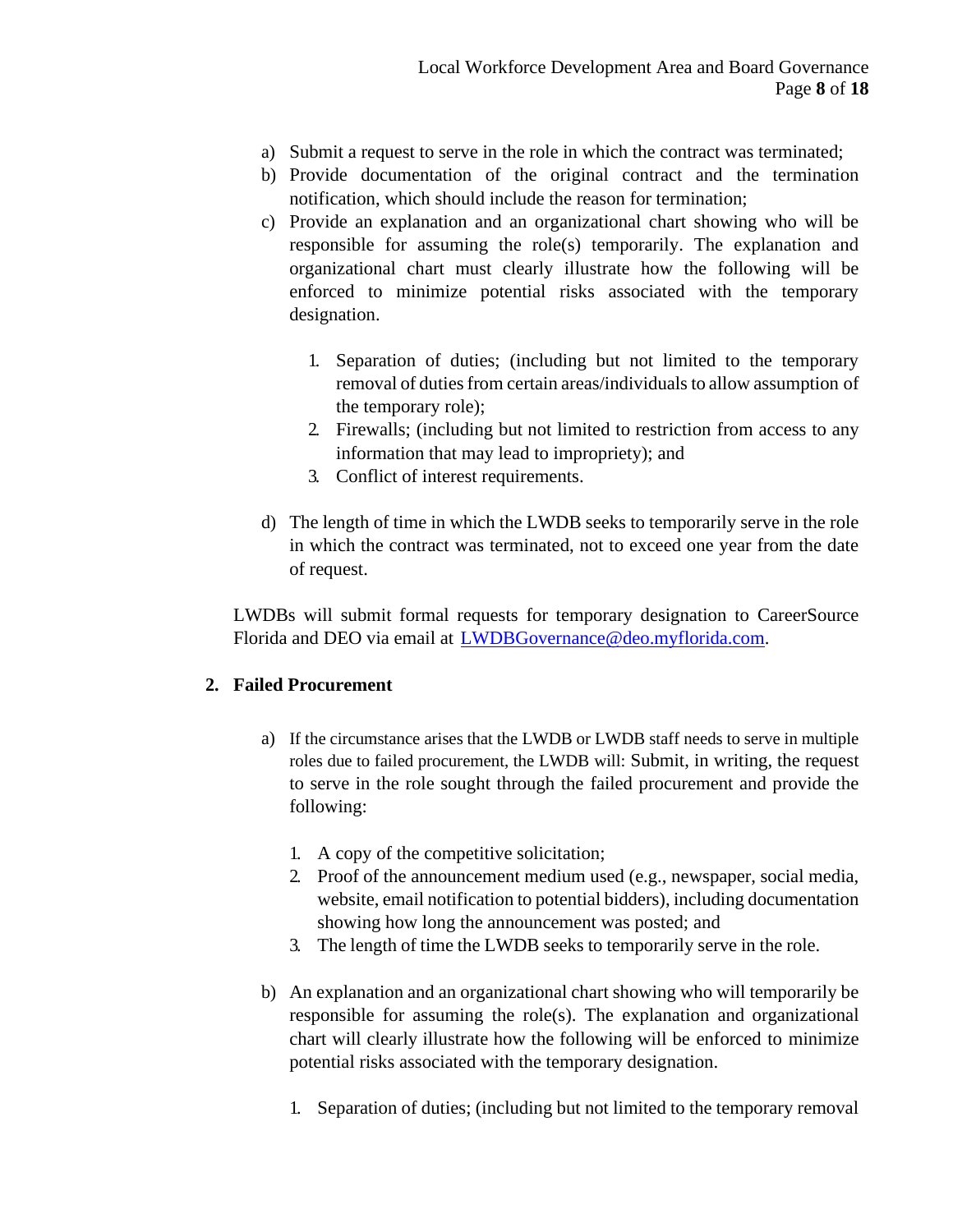of duties from certain areas/individuals to allow assumption of the temporary role);

- 2. Firewalls; (including but not limited to restriction from accessto any information that may lead to impropriety); and
- 3. Conflict of interest requirements.
- c) The LWDB will review the previously issued competitive solicitation and identify any elements that led to the failed procurement (e.g., unrealistic compensation for requested services, duties outside the scope of the role for which services are being sought);
- d) Update and reissue the competitive solicitation (within one month of being granted temporary authority to serve in the role in which the procurement was not successful);
- e) Once an entity is selected, notify DEO of the selection upon final approval by the LWDB; and
- f) Onboard the selected entity of the new solicitation on or before the end of the temporary designation.

The individual or entity contracted to fulfill the role of the LWDB executive director *must not* be the one-stop operator or the provider of workforce and/or youth program services.

Formal requests for temporary designation will be sent to CareerSource Florida and DEO via email at [LWDBGovernance@deo.myflorida.com.](mailto:LWDBGovernance@deo.myflorida.com)

#### **3. Local Workforce Development Area Multi-Function Agreement**

For circumstances in which an entity or organization, other than the local workforce development board, has been selected or otherwise designated to perform more than one function, the required contract or written agreement must include a clause to clarify how the entity will carry out its responsibilities while demonstrating compliance with WIOA and corresponding regulations, relevant OMB circulars, and the state's conflict of interest policy. The written clause in the contract or agreement must include, at a minimum, the following requirements:

- a) Definition of roles and responsibilities/duties per function (e.g., fiscal agent, one-stop operator, and/or procured provider of workforce or youth program services);
- b) Description of the separation of staff duties under each role, including deliverables for each separate function;
- c) Description of how budget authority is separated, including separate line item budgets for each function; and
- d) Description of how staff duties will be completed while demonstrating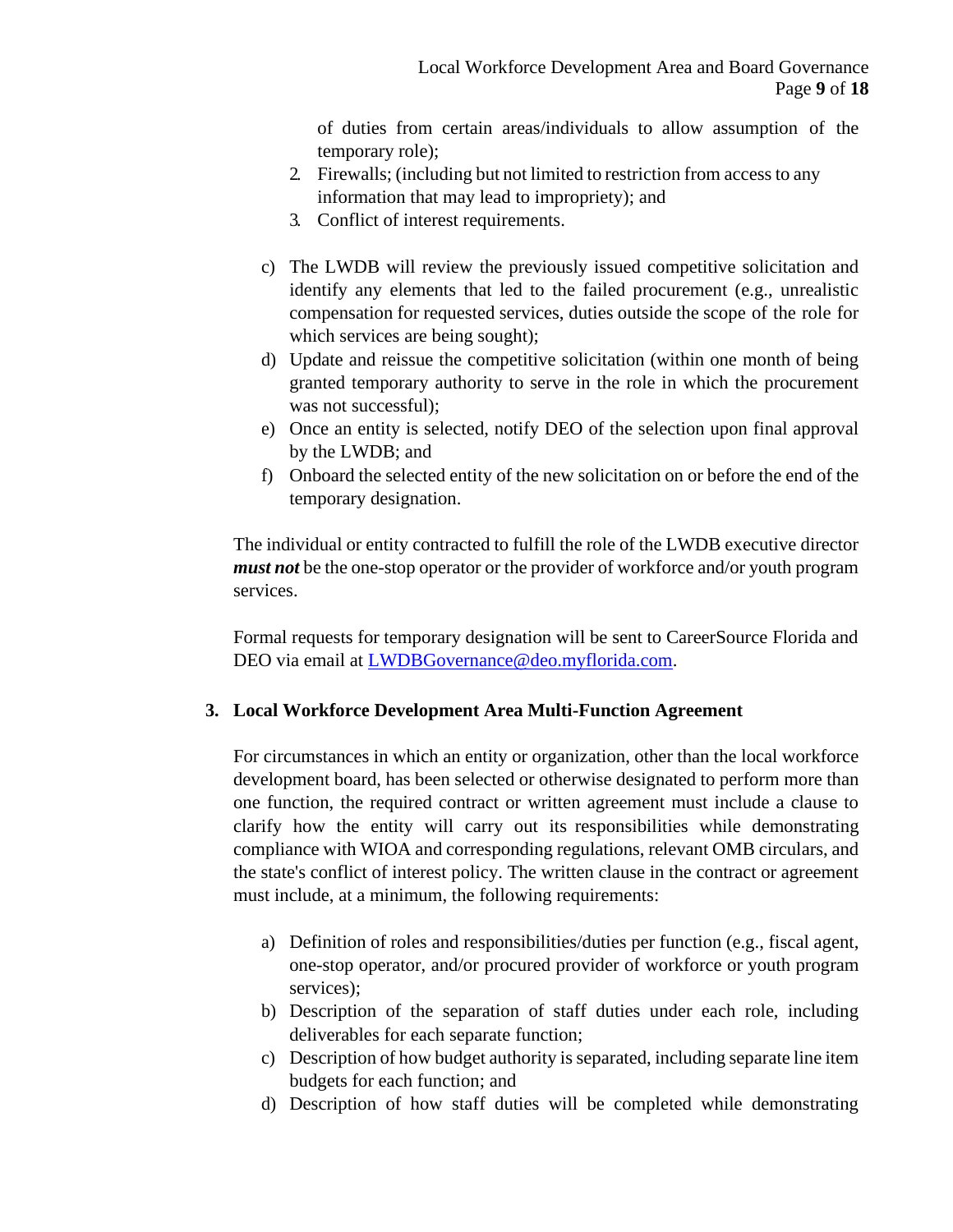compliance with WIOA and corresponding regulations, OMB circulars, and the state's conflict of interest policy, including how conflict of interest will be minimized;

- e) Description of the roles and responsibilities within the organization, including an organizational chart, and sustainability if a function is removed; and
- f) Description of how fiscal monitoring will occur if the fiscal agent is performing multiple functions.

The written clauses in the agreement are intended to limit conflicts of interest or the appearance of conflicts of interest, minimize fiscal risk, and develop appropriate firewalls within a single entity performing multiple functions.

#### **E. Governance Agreements**

Implementation of a local workforce development system pursuant to WIOA requires that the CLEOs play an active role in both strategic planning and ongoing operation of the local system. When a local area includes more than one unit of general local government, the chief elected officials of such units may execute a written agreement that specifies the respective roles and liability of the individual chief elected officials. Chief local elected officials are liable in their official capacity but not personally liable for the misuse of WIOA funds.

#### **1. Interlocal, Consortium and Other Agreements**

The purpose of having interlocal, consortium or other governing agreements is to ensure the decisions that are delegated to CLEO(s), or a consortium, reflect the agreement of all the chief elected officials in all jurisdictions of a local area and consistent with requirements established in s 163.01, F.S. These agreements are between the chief elected officials of each jurisdiction within the local area and must contain signatures of the representative(s) authorized to enter into such agreements.

The interlocal or consortium agreement will clearly state the level of agreement to be reached amongst the governmental entities involved and identify the roles and responsibilities of the CLEOs within the local area. At a minimum, applicable agreements will address:

- a) **Identification of local workforce development area** The agreement will clearly identify the units of local government which are covered by the agreement and which make up the local area.
- b) **Designation and responsibilities of the CLEO**  The parties to the interlocal agreement should identify the county commissioners and/or mayors to serve as the CLEO(s) of the local area for the purposes of approving local and, if appropriate, regional plans; establishing policy; authorizing WIOA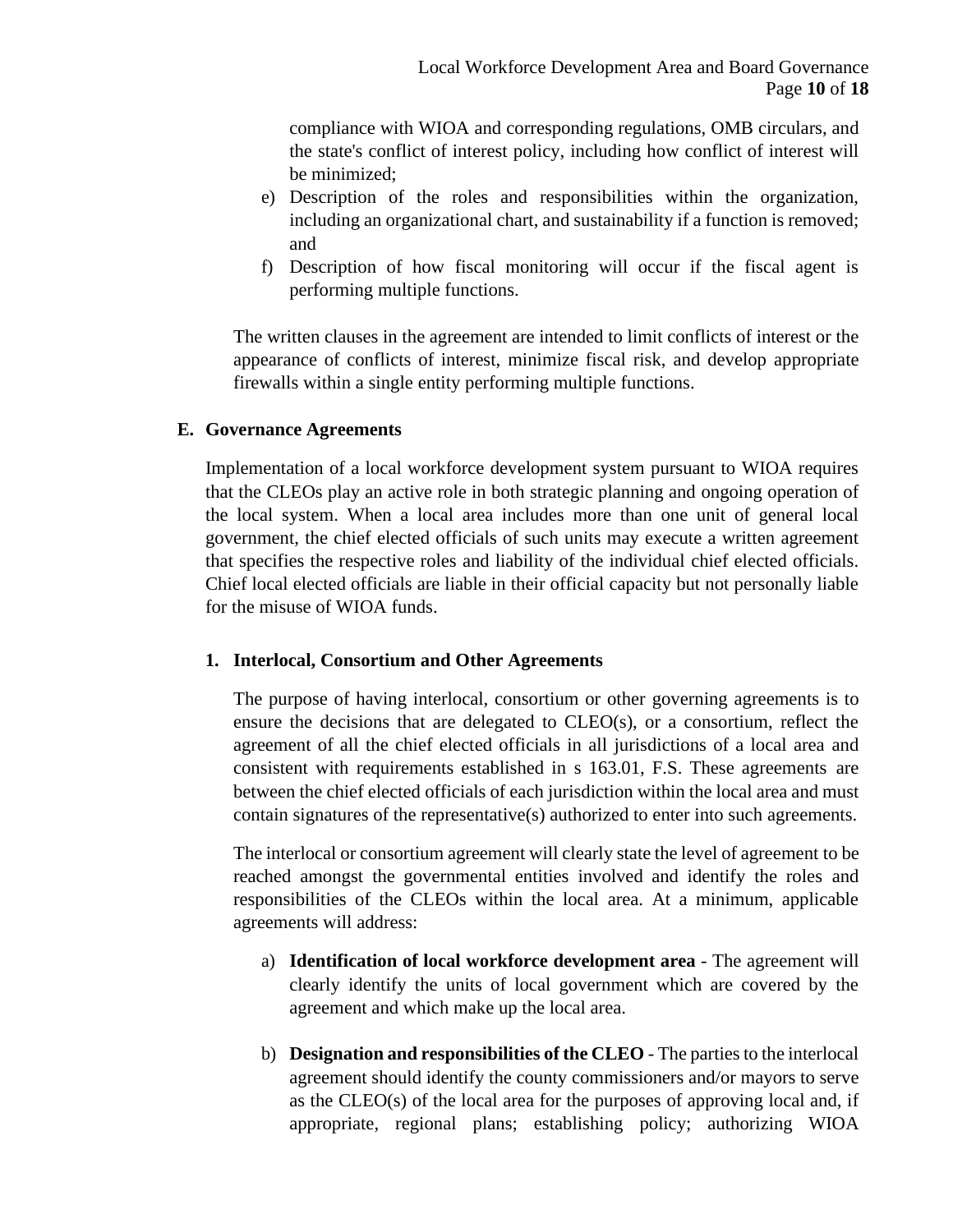expenditures; establishing contracts; paying for services outside of the local area; or paying costs associated with monitoring or audit findings or sanctions.

Areas where a consortium is serving in the capacity to perform the duties and functions of the CLEO will describe the duties/responsibilities of the consortium, members that make up the consortium, and the authority of its members in an agreement signed by the applicable elected officials or their authorized designee.

- c) **Establishment, appointment, and operation of the LWDB**  The agreement should include an agreed upon process for establishing and appointing the LWDB members, including:
	- 1. Membership of the LWDB that is consistent with WIOA and state guidance; and
	- 2. How the needs of all geographical areas in all jurisdictions will be represented within the local area.
- d) **Designation and responsibilities of the fiscal agent**  The fiscal agent is the entity designated to perform accounting and funds management on behalf of the CLEO. The agreement will identify the entity performing these duties.
- e) **Process for CLEOs to provide input**  The agreement will include a process for all CLEOs to provide input for the purposes of reaching a consensus on critical decisions that may impact the local workforce development system.
- f) **Liability -** Under WIOA, CLEOs are liable for misspent funds, disallowed costs, funds spent fraudulently, and potential sanctions for nonperformance. Therefore, it is recommended that CLEOs within a local area agree on how liability will be addressed. The following questions can be used to guide such discussions:
	- 1. How will sanctions related to performance be shared among the jurisdictions within the local area?
	- 2. How will the issue of disallowed costs or misspent funds that cannot be covered by federal grant funds be addressed?
- g) **Performance Accountability –** Generally, performance accountability is addressed in the WIOA local plan. However, CLEOs should agree on an approach to performance accountability. The following questions may be used to guide such discussions: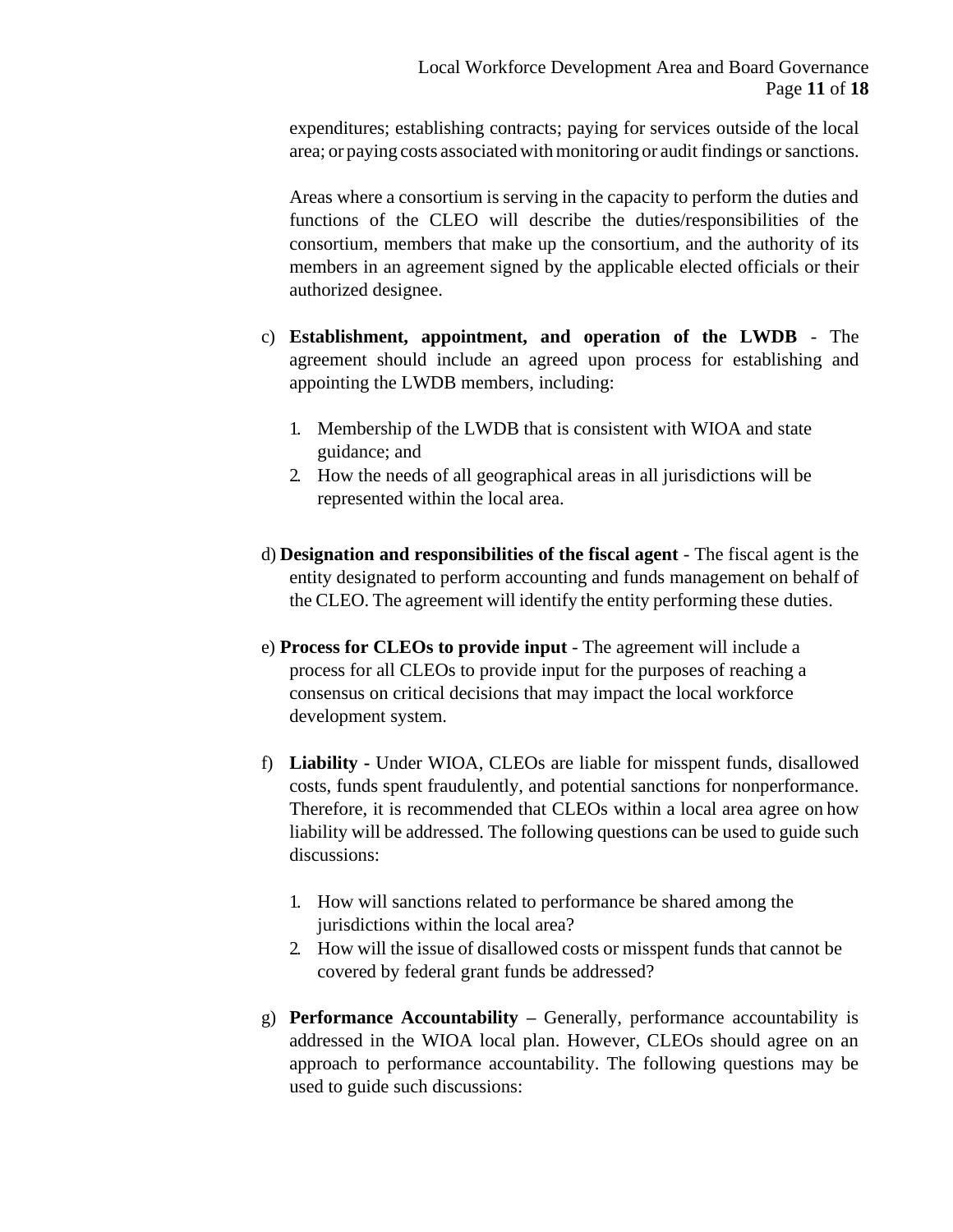- 1. Who will be responsible for negotiating local performance measures with the state (the Executive Director / staff to the board, local board)?
- 2. Will the local area have any performance criteria in addition to federal and state criteria? How will performance be administratively tracked locally?
- 3. Will performance-related incentives be shared among the jurisdictions within the local area?
- h) **Dispute Resolution Process -** The governing agreement should include provisions for resolving disputes. Below are possible issues to address in the agreement relative to dispute resolution:
	- 1. What types of disputes arise to the level of needing a dispute resolution process?
	- 2. What type of dispute resolution process should be used (mediation, arbitration, consultation with state, etc.)?

# **i) Other Agreement Provisions (Miscellaneous)**

- 1. Duration of the agreement; and
- 2. Process for modification or termination of agreement.

### **2. Bylaws**

Bylaws are the provisions by which the local area is governed and the LWDB and its operations are managed. They provide consistency and clarification on the roles and responsibilities of the various representatives governing the local workforce development system. The LWDB must ensure that its bylaws are up- to-date and in alignment with requirements of WIOA and state policy. At a minimum, the following should be reflected in the local area's bylaws.

- **a) Purpose and Responsibilities (Functions)**  Describe the purpose of the LWDB (e.g. to set policy and establish oversight of the workforce development system). Describe the functions or the responsibilities of the LWDB (e.g. the local board has the responsibility to provide strategic and operational oversight, assists in achievement of the State's strategic and operational vision and goals, and maximizes and continues to improve quality of services, customer satisfaction, and effectiveness of services provided). A list of the board's responsibilities can be found in **Section IV.A.3.** of this policy**.**
- b) **Membership**  Include the processes and procedures for the following:
	- 1. Recruiting, nominating, vetting and appointing board members;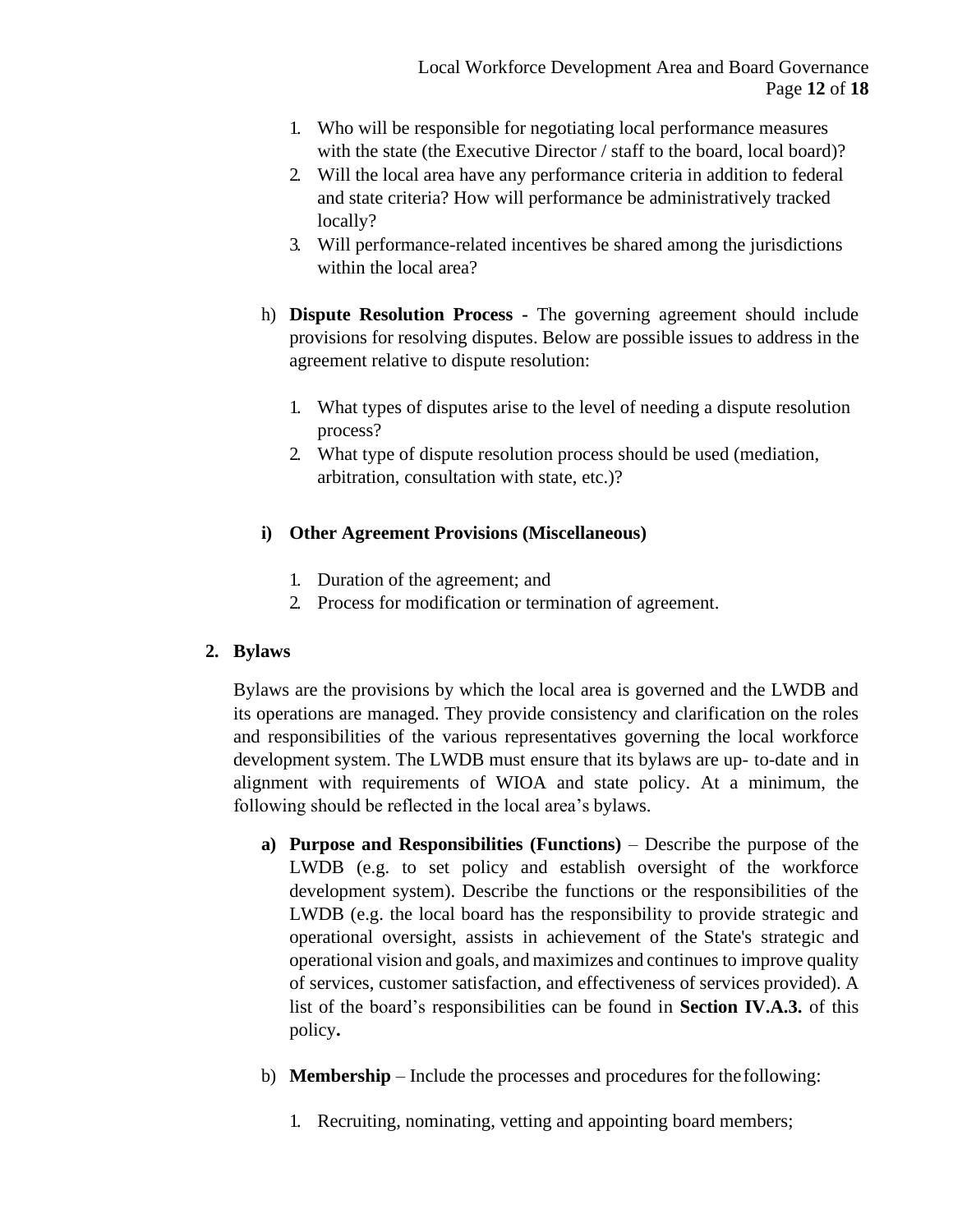- 2. Filling LWDB member vacancies; and
- 3. Resignation, reasons for disqualification, removal, and reappointment of board members.

Board membership and composition requirements can be found in Administrative Policy 091 - [Local Workforce Development Board](http://www.floridajobs.org/docs/default-source/lwdb-resources/policy-and-guidance/guidance-papers/2021-guidance-papers/adminpolicy091_wioa-lwdb-composition-and-certification---final-01072021.pdf?sfvrsn=adb94db0_2) [Composition and Certification.](http://www.floridajobs.org/docs/default-source/lwdb-resources/policy-and-guidance/guidance-papers/2021-guidance-papers/adminpolicy091_wioa-lwdb-composition-and-certification---final-01072021.pdf?sfvrsn=adb94db0_2)

- c) **Authority of LWBD** Include the power and authorities of the LWDB, including authority to recommend, select, and hire an Executive Director to perform operational and administrative functions of the board.
- d) **Duties and Terms of the Members**  Describe the duties and term limits of the board members. Board member term limit requirements can be found in Administrative Policy 091 - [Local Workforce Development Board](http://www.floridajobs.org/docs/default-source/lwdb-resources/policy-and-guidance/guidance-papers/2021-guidance-papers/adminpolicy091_wioa-lwdb-composition-and-certification---final-01072021.pdf?sfvrsn=adb94db0_2) [Composition and Certification.](http://www.floridajobs.org/docs/default-source/lwdb-resources/policy-and-guidance/guidance-papers/2021-guidance-papers/adminpolicy091_wioa-lwdb-composition-and-certification---final-01072021.pdf?sfvrsn=adb94db0_2)
- e) **Officers**  Describe the authority of its officers, including terms of office, and board officer duties.
- f) **Committees** Describe the types of committees (e.g. executive committee, finance committee, nominating committee, etc.) as well as their authorities, responsibilities, terms of committee members and chairpersons, who has the authority to appoint committee members, and who may sit on the committee. The LWDB will prohibit any LWDB staff from serving as members of a committee or subcommittee.
- g) **Meetings and Minutes** Describe frequency of meetings and describe how regular board and committee meetings are planned and conducted. The LWDB will also describe the process and requirements for calling special and emergency meetings, what constitutes an emergency meeting or special meeting, and who is authorized to call such meetings. This includes but is not limited to the requirement to provide the schedule to the board members and the public.
	- 1. **Record Keeping –** The LWDB will describe how meeting minutes will be scribed/recorded, retain records of board members who are present/absent, and record official acts of the board including the number of votes of members (yeas, nays, and abstentions). Meeting minutes must be made available publicly on the LWDB's website.
	- 2. **Voting, Board Actions, and Conflict of Interest** Include voting and quorum requirements, record official acts of the board including the number of votes of members (yeas, nays, and abstentions). Abstentions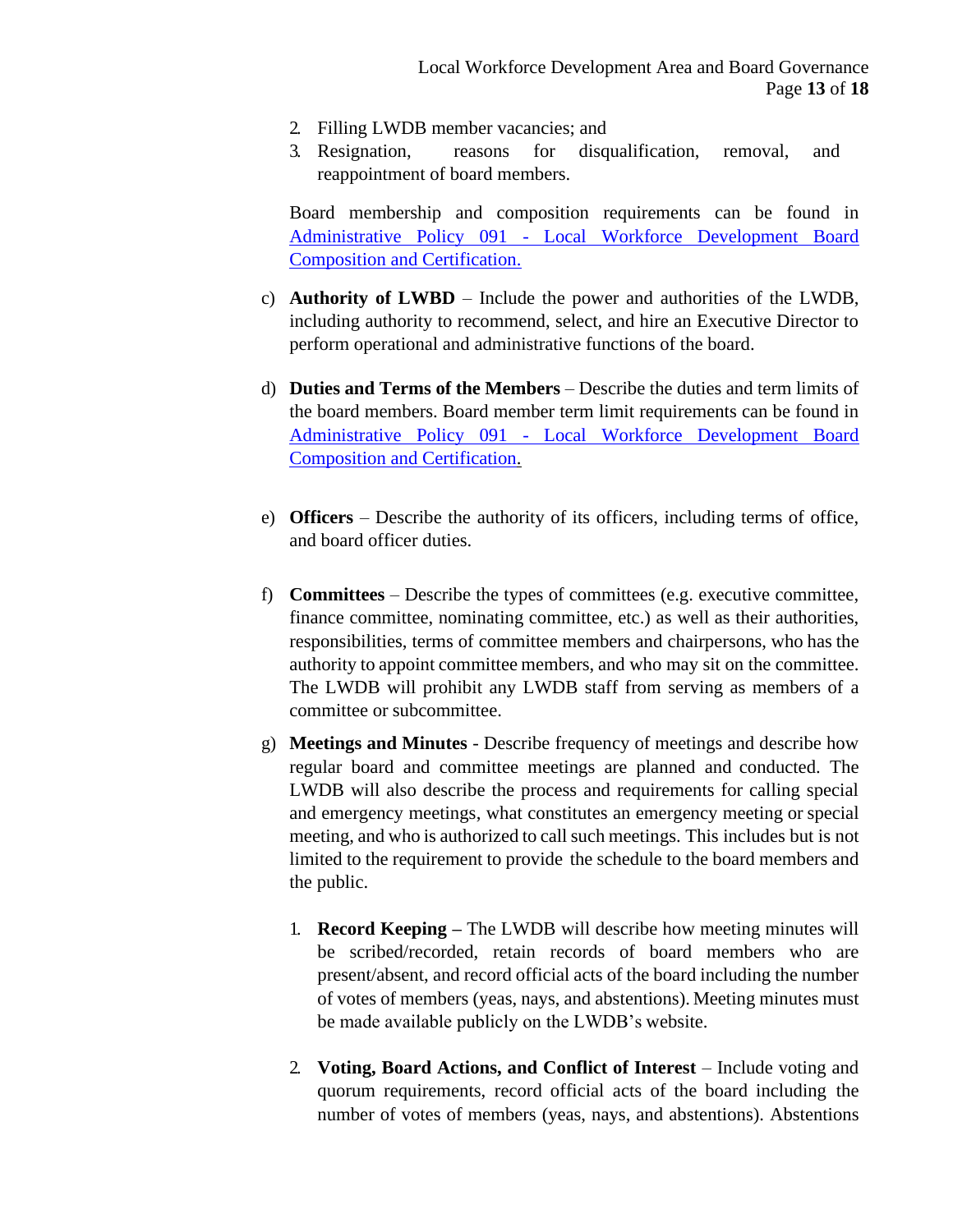due to conflict of interest must be recorded, include the name of the abstaining member, and the reason for abstention.

Strategic Policy 2012.05.24.A.2 - [State and Local Workforce](https://careersourceflorida.com/wp-content/uploads/2017/05/2012.05.24.A.2-State_LWDB-COI-Policy.pdf) [Development](https://careersourceflorida.com/wp-content/uploads/2017/05/2012.05.24.A.2-State_LWDB-COI-Policy.pdf) Board Contracting Conflict of Interest Policy provides guidelines for approving contracts in which a conflict of interest may exist.

LWDBs must adhere to requirements in the [Grantee-Subgrantee Agreement](http://www.floridajobs.org/docs/default-source/lwdb-resources/deo-lwdb-grantee-subgrantee-agreement/grantee-sub-grantee-agreement---fy21-22-(003).pdf?sfvrsn=69eb4eb0_2) for board member conflicts of interest disclosures and applicable requirements. This includes but is not limited to the requirement to adopt and abide by a conflict of interest policy that ensures compliance with state and federal law, regulations and policies.

While it is preferable that the elements outlined in **Section IV. E.** of this policy be contained in comprehensive documents as described, it is acceptable that the items identified in this section be contained in separate agreements (memoranda of understanding, governing policies and procedures, etc.), as long as the requirements of this section are clearly met.

#### **F. WIOA Sunshine Provision, Public Disclosures and Transparency**

The WIOA "sunshine provision" requires LWDBs to conduct business in an open manner and make available, on a regular basis through electronic means and open meetings, information about the activities of the LWDB.

In addition to the sunshine provision under WIOA, LWDBs must comply with and adhere to the transparency and public disclosure requirements in 445.007, F.S. as well as requirements detailed in the Grantee-Subgrantee Agreement. In accordance with federal and state requirements, the following items must be posted to each LWDB's website:

- a) Local Plans information about the local plan or modification of the local plan before submission.
- b) Board Members **–** list of current board members, company, entity that the board member is employed by or owns, and their terms of service.
- c) Selection of One-Stop Operators
- d) Minutes of formal meetings
- e) Bylaws
- f) All the requirements found in the Board Governance, Responsibilities and Transparency section of the [Grantee-Subgrantee Agreement.](http://www.floridajobs.org/docs/default-source/lwdb-resources/deo-lwdb-grantee-subgrantee-agreement/grantee-sub-grantee-agreement---fy21-22-(003).pdf?sfvrsn=69eb4eb0_2)
- g) All public disclosure requirements found in 445.007, F.S. which include: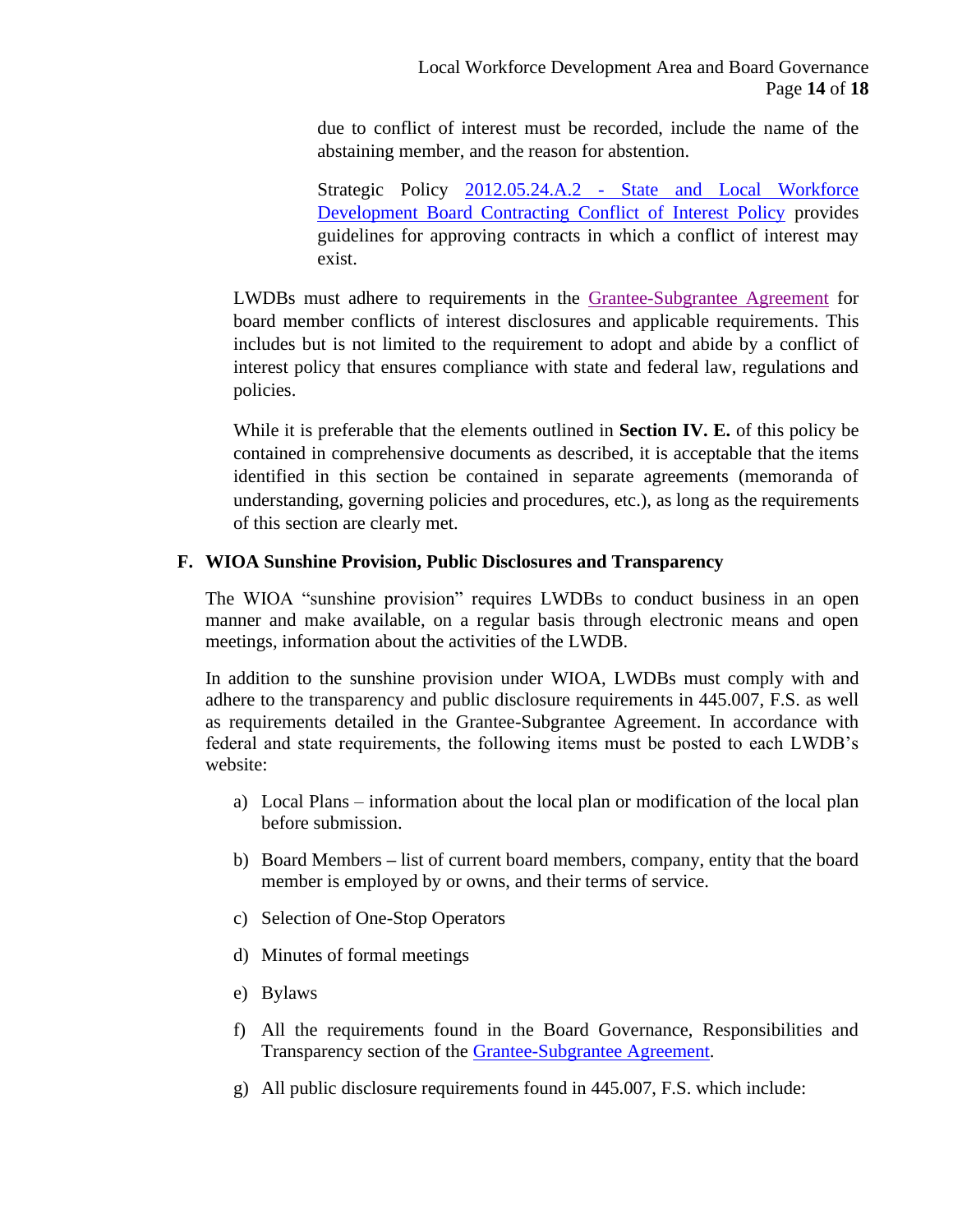- 1. **Compensation disclosures** the amount and nature of compensation paid to all executives, officers, directors, trustees, key employees, and the highest compensated employees as defined for purposes of the Internal Revenue Service (IRS) Form 990 (Return of Organization Exempt from Income Tax). Compensation includes but is not limited to salary, bonuses, present value of vested benefits, including but not limited to, retirement, accrued leave and paid time off, cashed-in leave, cash equivalents, severance pay, pension plan accruals and contributions, deferred compensation, real property gifts, and any other liability owed to such persons.
- Each LWDB will, within 30 days after the end of the fiscal year, provide compensation disclosures to DEO using Exhibit E - Total Compensation for Executive Leadership form found in the [Grantee-Subgrantee Agreement.](http://www.floridajobs.org/docs/default-source/lwdb-resources/deo-lwdb-grantee-subgrantee-agreement/grantee-sub-grantee-agreement---fy21-22-(003).pdf?sfvrsn=69eb4eb0_2)
- 2. **Written declaration from the Chief Financial Officer (CFO)**  The CFO or his or her designee must provide a written declaration that he or she has read the compensation disclosure documents and that the facts stated in it are true. The written declaration must accompany the applicable document(s).
- 3. **LWDB's IRS Form 990**  Annually, each LWDB must publish its most recent IRS form 990 within 60 calendar days after it is filed with the IRS and remain posted for three years after it is filed.
- 4. **Statements of Financial Interest**  The LWDB's website must inform the public that disclosures or statements of financial interest (consistent with requirements in s. 112.3144 or s. 112.3145, whichever is appropriate) for each LWDB member and executive director or designated person responsible for the operational and administrative functions of the LWDB, have been filed with the Commission on Ethics and provide information on how each disclosure or statement may be reviewed. The notice to the public must remain on the website throughout the term of office or employment of the filer and until one year after the term on the LWDB or employment ends.
- **5. Contracts**  All contracts between a local board and a member of the local board, relative of a local board member, an organization or individual represented on the local board or an employee of the local board approved on or after July 1, 2021 must be published on the local board's website within 10 days after approval by the local board or the department, whichever is later. Such contracts must remain on the website for at least one year after termination of the contract.

LWDB members and staff must maintain integrity, accountability and transparency in decisions and actions that earn and protect the public trust in compliance with [Strategic Policy 2018.09.26.A.1 -](https://careersourceflorida.com/wp-content/uploads/2018/09/09_CSF-Ethics-and-Transparency-Policy-FINAL.pdf) Ethics and Transparency Policy. This includes taking all necessary steps to avoid the appearance of conflicts of interest.

The LWDB is subject to open government and confidentiality requirements in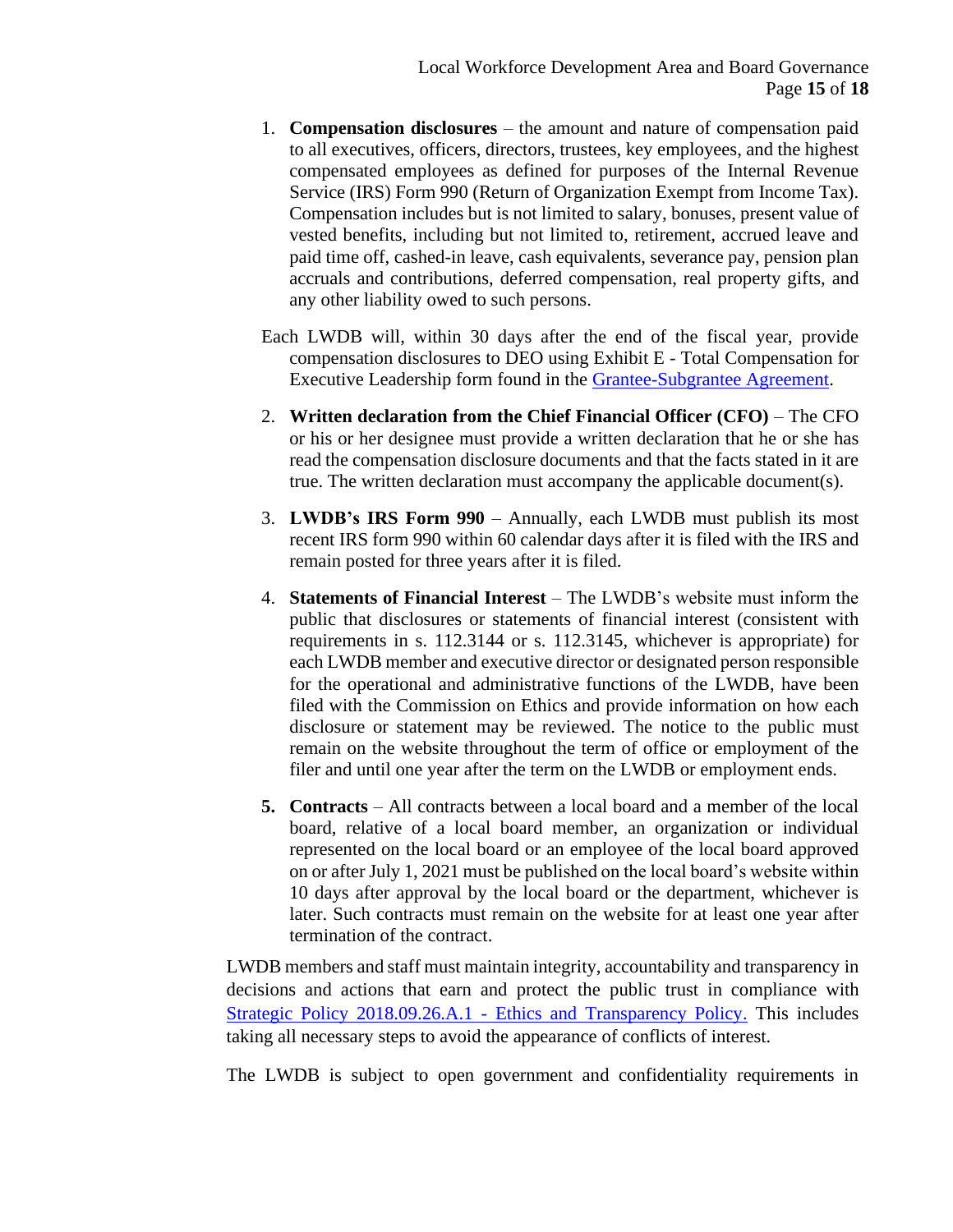Chapters 119 and 286, Florida Statutes (F.S).<sup>2</sup>

#### **G. New Board Member Orientation and Annual Training**

Members appointed to the LWDB are required to participate in orientation and annual training to ensure they understand the purpose of their participation on the LWDB. The purpose of orientation and training is to provide LWDB members with information that empowers them to effectively serve as a board member. The LWDB is expected to take all reasonable steps necessary to encourage attendance by the CLEO at board member orientation and training.

#### **1. New LWDB Member Orientation**

All new board members, within six months of appointment, will complete a new board member orientation. The board shall develop board member orientation for board members, which will cover at a minimum:

- a) Overview of WIOA;
- b) Overview of the workforce development system and structure;
- c) The state's workforce development system goals and strategies;
- d) The purpose of the LWDB;
- e) LWDB composition, including required members and areas of representation;
- f) Roles and responsibilities of the CLEO, fiscal agent, LWDB, LWDB chairperson, and LWDB executive director and staff;
- g) Required partners and programs;
- h) How the workforce system is funded;
- i) Performance requirements;
- j) Sunshine law requirements; and
- k) Conflict of interest policy and disclosure of potential conflicts of interest.

### **2. Annual Training Requirements**

Board members will complete an annual refresher training to remind them of the purpose of their appointment as a member to the LWDB. The annual training will include at a minimum:

- a) The state's workforce development goals and strategies;
- b) The purpose of the LWDB;
- c) Roles and responsibilities of the CLEO, fiscal agent, LWDB, LWDB chairperson, and LWDB executive director and staff;

<sup>&</sup>lt;sup>2</sup> The LWDB is subject to Chapters 119 and 286, F.S. The LWDB is responsible for responding to public records requests and subpoenas. The LWDB is responsible for ensuring that its staff and agents have a working knowledge of Chapter 119, F.S. The LWDB agrees to appoint a public records coordinator for the purpose of ensuring that all public records matters are handled appropriately.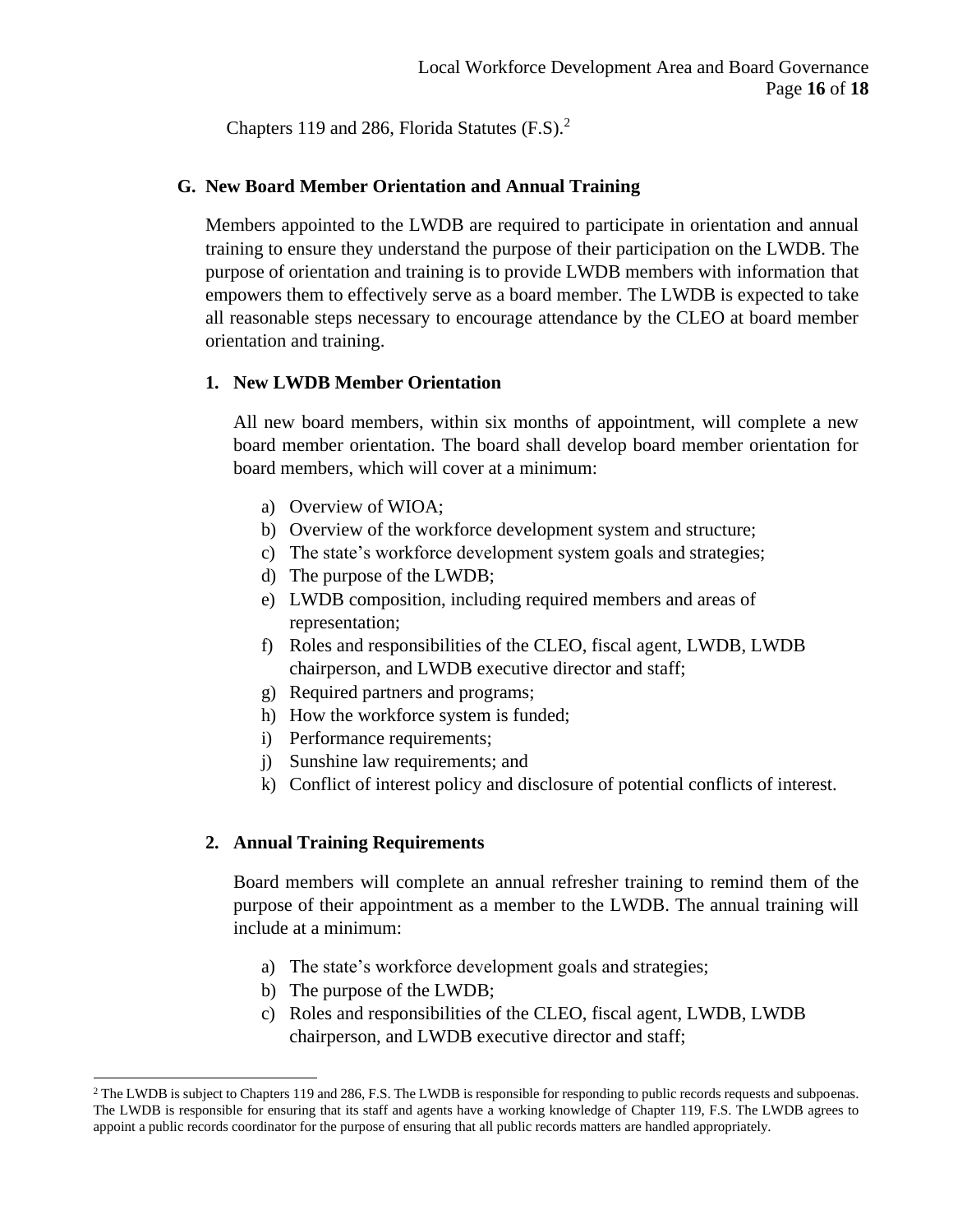- d) How the workforce system is funded;
- e) Performance requirements;
- f) Sunshine law requirements; and
- g) Conflict of interest policy.

New member orientation and refresher training may be offered in-person and/or virtually at the local area's discretion. The LWDB must retain and, provide to DEO upon request, attendance records of participants and the dates of completion. New board members completing the board member orientation are not required to complete the annual refresher training in the same year they become a new member.

#### **H. State and Local Monitoring**

At the local level, the LWDB must conduct oversight of the procurement process and resulting contracts and agreements to ensure all aspects of written agreements and contracts are compliant with federal and state laws and regulations. Additionally, the LWDB must also ensure that governing agreements are upheld. In instances where the LWDB is also the one-stop operator, the LWDB must follow the monitoring requirements outlined in [Administrative Policy 097 –](http://www.floridajobs.org/docs/default-source/lwdb-resources/policy-and-guidance/guidance-papers/2017-guidance-papers/adminpol097_onestopprocurement_final_9252017.pdf?sfvrsn=2acd72b0_6) One-Stop Operator Procurement. The LWDB must monitor compliance with this policy.

DEO will perform programmatic and fiscal monitoring and will review the local area's agreements and contracts during the annual monitoring review for compliance with federal and state laws and regulations. Findings and other noncompliance issues will be handled through the state's monitoring resolution process.

#### **V. DEFINITIONS**

- 1. **Board Chairperson** is a business representative among the board members who is elected by the board.
- 2. **Chief Local Elected Official (CLEO) (CEO in WIOA sec. 3(9))**
	- a) A chief elected executive officer of a unit of general local government in a local area; and
	- b) In a case in which a local area includes more than one unit of general local government, the individuals designated under the agreement described in Section  $107(c)(1)(B)$ .
- 3. **Executive Director** is an individual hired or designated by the LWDB to perform the operational and administrative functions of the board.
- 4. **Fiscal Agent** is the entity designated to perform accounting and funds management on behalf of the CLEO.